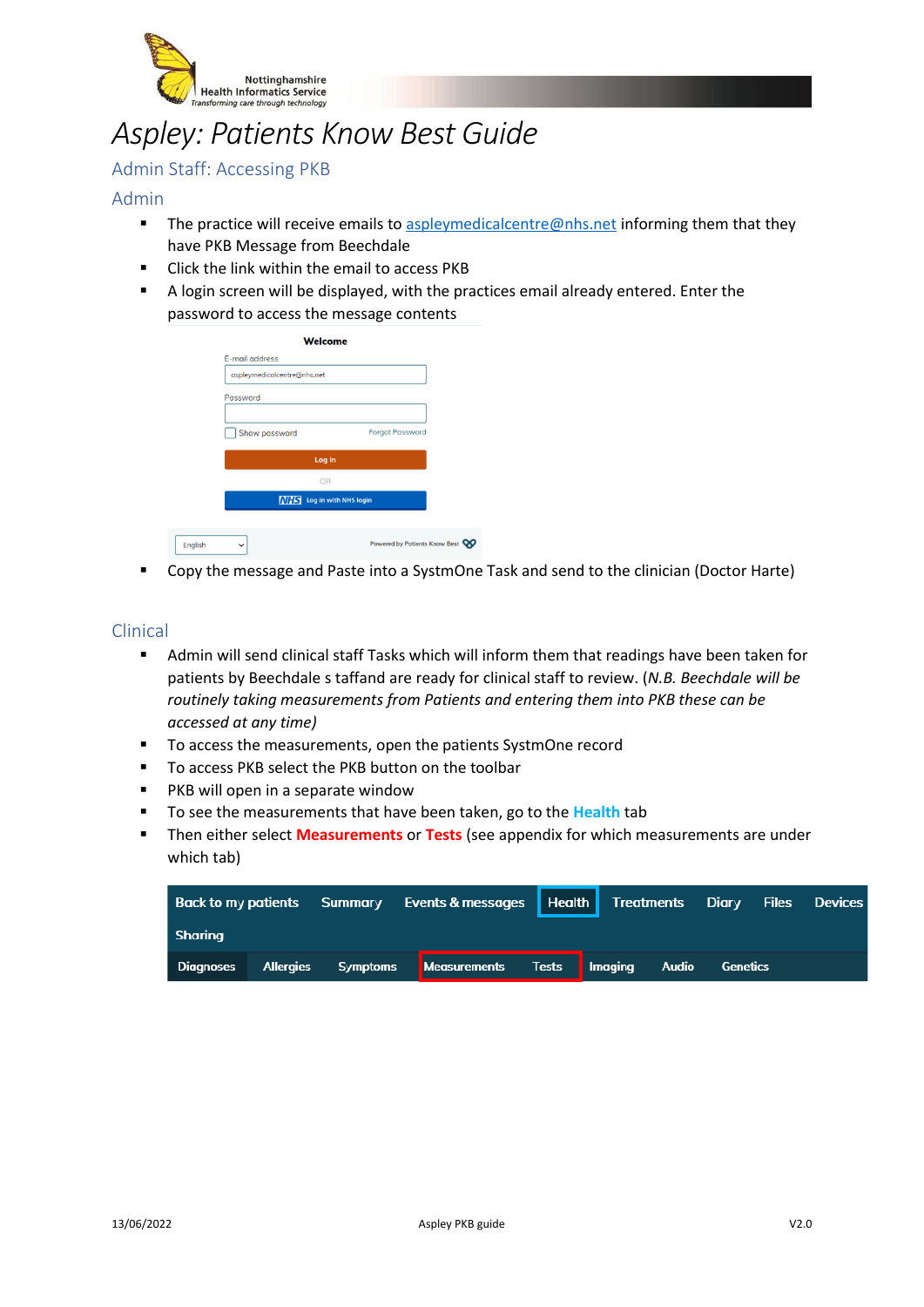

■ Select the **Name of the Measurement** 

| <b>Measurements</b>                                                     |                     |                    |             |          | <b>Add measurements</b> | $\boldsymbol{\nu}^{\star}$ |
|-------------------------------------------------------------------------|---------------------|--------------------|-------------|----------|-------------------------|----------------------------|
|                                                                         |                     |                    |             |          | <b>Add device</b>       | ð                          |
|                                                                         |                     |                    |             |          |                         |                            |
|                                                                         | FМ<br><b>Vitals</b> | <b>OD</b> Exercise | <b>Diet</b> | (、 Sleep |                         |                            |
| <b>Blood pressure</b><br>· 128 mmHg (systolic)<br>• 97 mmHg (diastolic) |                     |                    |             |          |                         |                            |

■ PKB will display a graph charting the changes over time, as well as individual readings including the date and time they were taken



▪ **N.B. these readings are not part of the SystmOne record. If they are required to be recorded in SystmOne then they must be manually inputted into the SystmOne record**